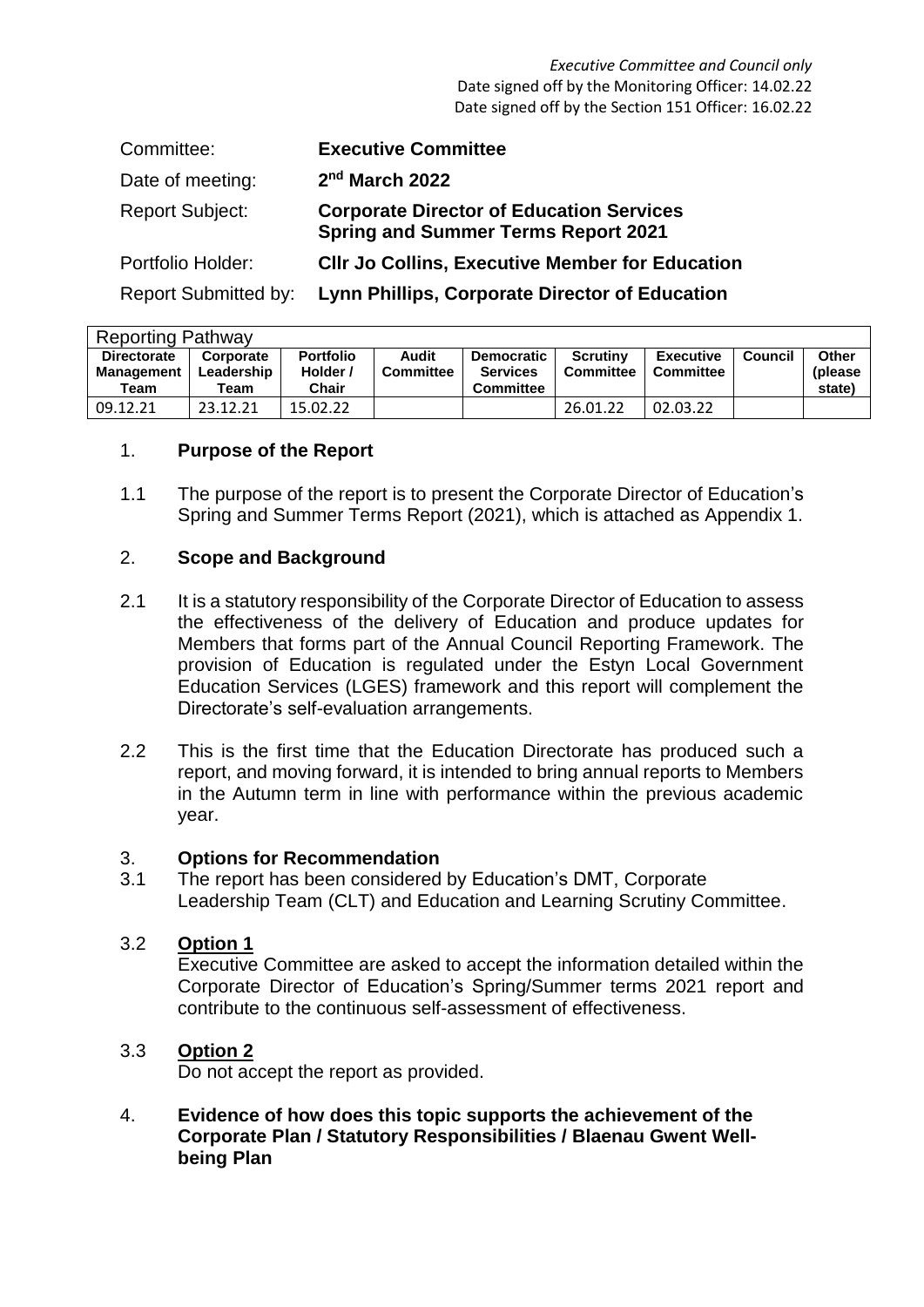4.1 It is a statutory responsibility of the Corporate Director of Education to assess the effectiveness of the delivery of Education and an annual report will be produced, in line with the Scrutiny and Executive's Forward Work Programme.

# 5. **Implications Against Each Option**

# 5.1 **Impact on Budget (short and long term impact)**

The attached report identifies the financial and budgetary implications from April 2021 to September 2021.

# 5.2 **Risk including Mitigating Actions**

The Education service maintains a Directorate Risk Register, which is aligned to both service level and corporate risks. The attached report highlights the main risks currently under consideration and the mitigation. The risk register is reviewed as part of the business planning process and included within the performance reporting of the Education service.

# 6. **Supporting Evidence**

- 6.1 The detailed performance information is included within Appendix 1. The Education Directorate is working together with key stakeholders on a joint purpose to deliver 'Better Schools, Better Citizens and Better Communities – all through a children and young person centred approach'.
- 6.2 The Education Directorate's priorities outlined in the Education Improvement Plan (EIP) are as follows:
	- Improve outcomes and wellbeing for pupils, particularly at KS4, through effective governance arrangements;
	- Delivery of the vision for education to support all learners in a modern and safe environment;
	- Transforming education in line with curriculum, qualifications and ALN reform that is fit for the 21st Century;
	- Deliver community based learning and recreation provision to meet need; and,
	- Creating a performance culture for Education and Leisure that delivers improved value for money.
- 6.3 The proposed structure of the Corporate Director's report covers the following areas:
	- o An Introduction Context of Education in Blaenau Gwent
	- o Corporate Director's Overview
	- o COVID 19 and Recovery from the Pandemic
	- o Local Political Leadership, Governance and Accountability
	- o Estyn Regulatory Activity
	- o Departmental Priorities
	- o Progress Against the Priorities Updates
	- o Improving Schools Programme 2021
	- o Key Performance Indicators